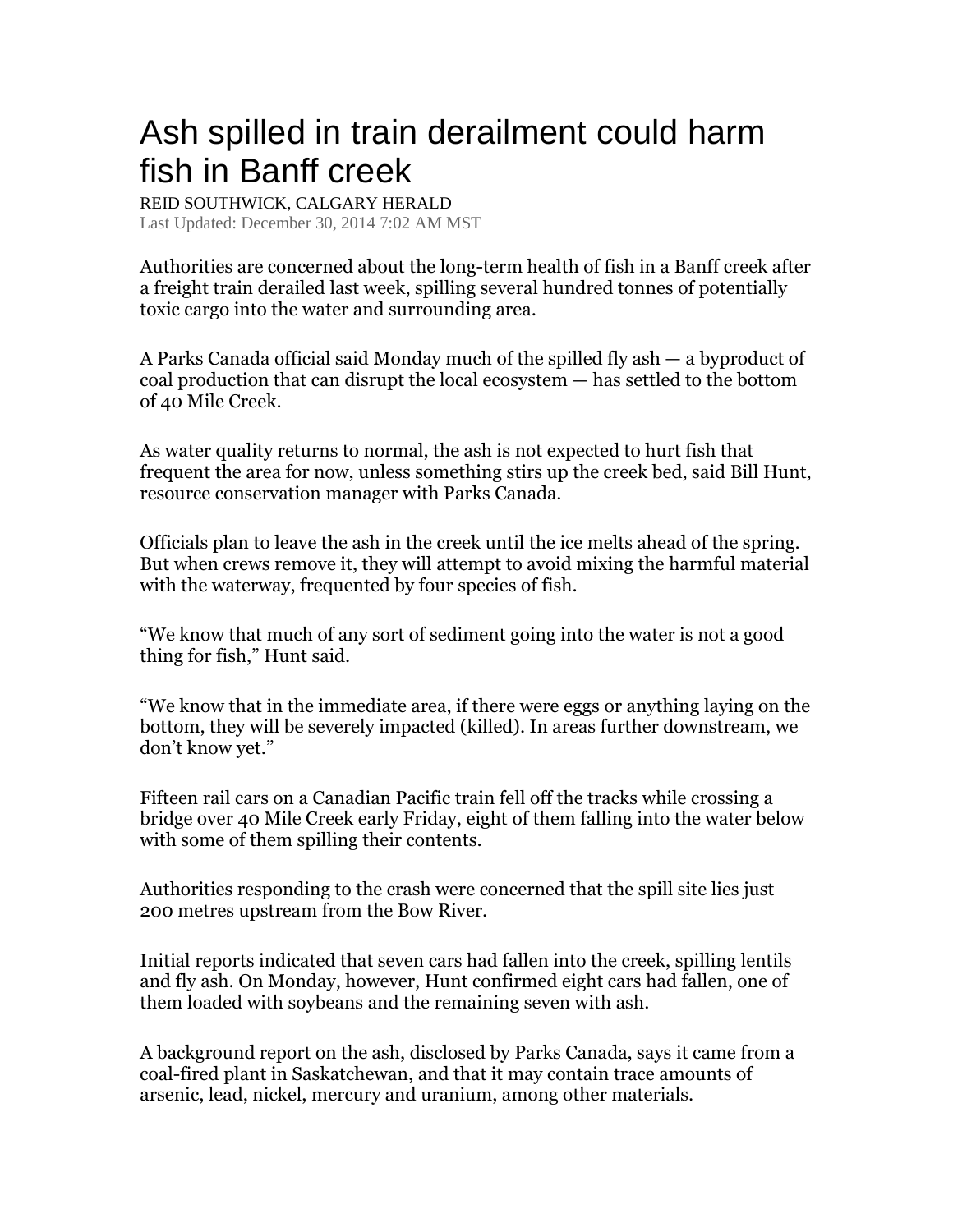"(It) may cause long-term adverse effects in the aquatic environment," states the report, formally called a Material Safety Data Sheet.

Canadian Pacific declined to disclose the report to the Herald because it contains "customers' proprietary information." But spokesman Jeremy Berry said local authorities received it immediately after the crash.

Hunt said the railway company acted quickly and adequately to control the spill and mitigate any impact on the environment.

An Alberta conservationist said the spill was concerning, especially because it occurred in such a sensitive habitat.

"This is really, really unfortunate, especially because it's in the context of a national park," said Anne-Marie Syslak, executive director of the southern Alberta chapter of the Canadian Parks and Wilderness Society.

Canadian Pacific resumed train service through the affected area early Sunday, but authorities continued to clean up spilled cargo along the banks of the creek.

Although Canadian Pacific removed most derailed cars and quickly installed a new bridge to continue moving its cargo across the main line, two cars remained partially submerged in the water.

One of them contains ash, which will be pumped out to avoid adverse effects on humans — it can cause respiratory problems when airborne — and wildlife.

The other car, loaded with soybeans, has served as a makeshift dam to block spilled cargo from flowing to the Bow River, the source of Calgary's drinking water. Crews installed a second dam with rock and filter fabric farther downstream from the spill site to further protect the river.

"When you have this volume of material that is in a spawning stream that has been the subject of restoration and it's within metres of the main stem of the Bow River, this is a crisis," said Wild Canada Conservation Alliance director Jim Pissot.

According to Parks Canada, the spill would have initially been toxic for fish because it caused the creek to become murky, which would have made it difficult for the swimmers to breathe.

Now that the ash has settled to the bottom, and water quality is "approaching very close to normal," there are not expected to be major short-term effects.